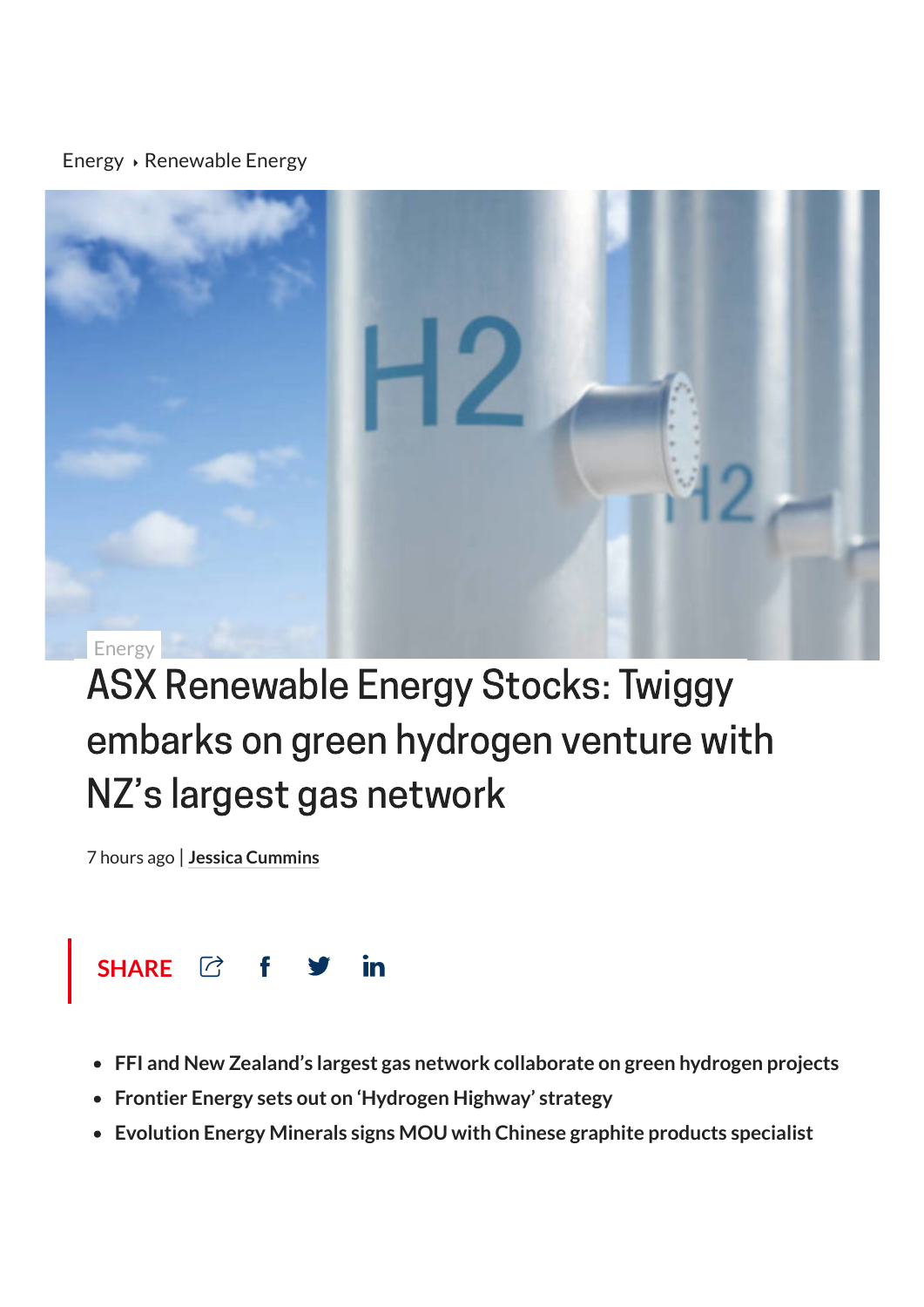Twiggy Forrest's Fortescue Future Industries, the green arm of mining giant **Fortescue Metals Group [\(ASX:FMG\)](https://stockhead.com.au/company/fortescue-metals-group-fmg/)**, is setting out on a new venture with New Zealand's largest gas network, Firstgas Group to develop green-hydrogen projects and decarbonise New Zealand's energy system.

A non-binding Memorandum of Understanding has been signed by the two entities to identify opportunities to produce and distribute green hydrogen across New Zealand.

The move comes after Firstgas announced its plans to transition from natural gas to hydrogen, meaning from 2030 it plans to blend hydrogen into the North Island's natural gas network with conversion to a 100pc hydrogen grid by 2050.

Feasibility studies to assess the technical, commercial, and operational parameters of opportunities will be undertaken by the two companies, potentially leading to the development of projects.

FFI CEO Julie Shuttleworth said green hydrogen and its use in New Zealand will provide energy security, create local jobs and enable decarbonisation of local industry.

Firstgas Group chief executive Paul Goodeve said working with Fortescue marks an important step in its development and scale-up of renewable fuels.

"Integrating green hydrogen into NZ's current energy mix gives our country the best available balance of energy security, energy equity, system resilience and environmental sustainability," he said.

### Fortescue Metals (ASX:FMG) share price today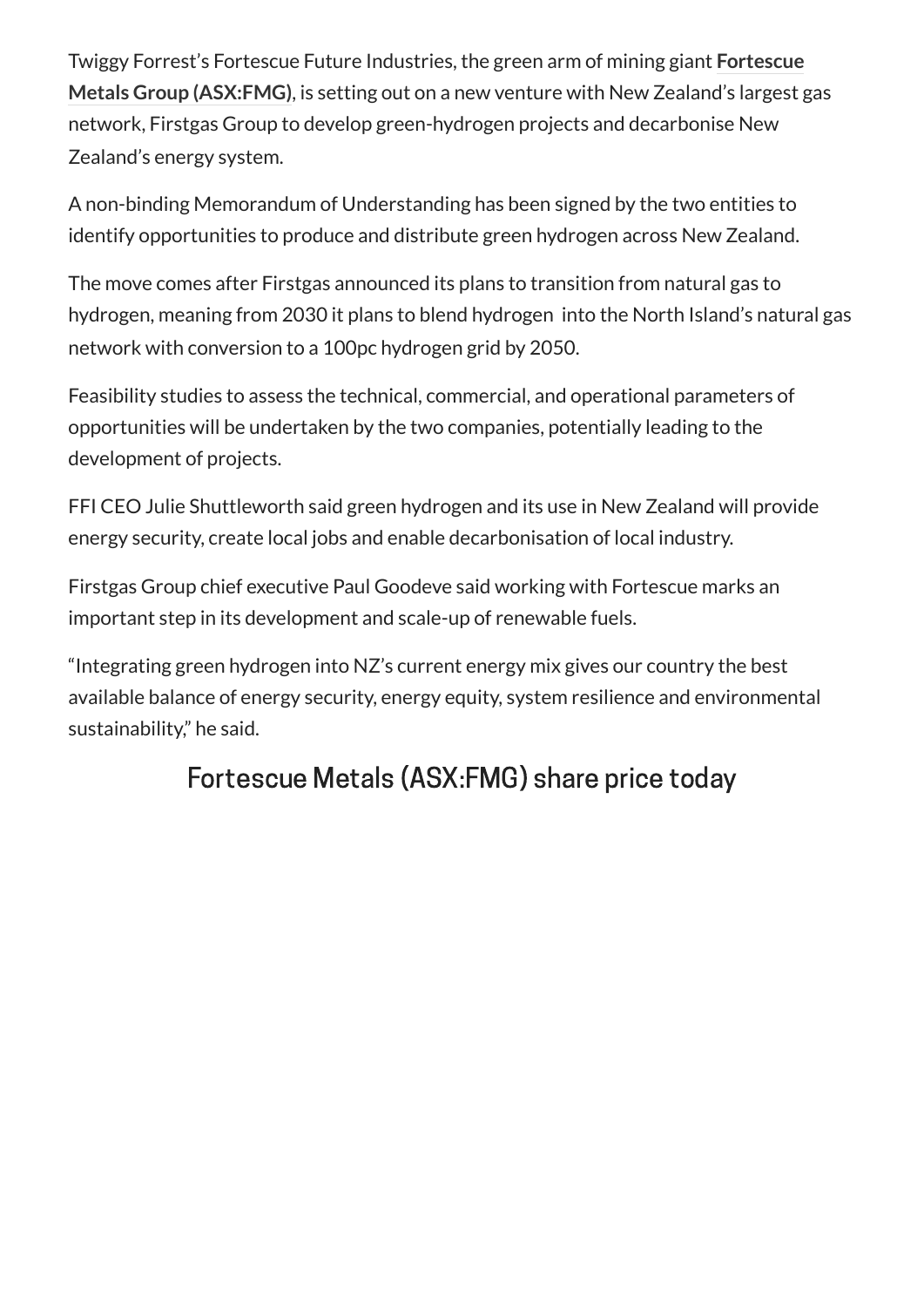

### ASX RENEWABLE ENERGY NEWS

### Frontier Energy [\(ASX:FHE\)](https://stockhead.com.au/company/frontier-energy-fhe/)

Frontier Energy says it making headway on plans to roll out a 'Hydrogen Highway' across WA.

Fronted by former **Vimy Resources [\(ASX:VMY\)](https://stockhead.com.au/company/vimy-resources-vmy/)** boss Mike Young, FHE is looking to build a hydrogen refuelling station in Perth after placing an order with ENGV who will work with IVYS Inc and PDC Machines Inc in partnership to deliver the project.

It will be the first of its kind in the state and is set for completion by 2023.

In a market announcement this morning, FHE said its first hydrogen refuelling station will be a compact, on-site hydrogen station integrating an electrolyser, compression, storage and dispensing sub-systems to support a fleet of hydrogen vehicles.

The system will be capable of delivering 20 kg/day of green hydrogen at 700 bar pressure for fast-fill refuelling adhering to SAE Protocols.

Fuelling will take under 3 minutes to completely fill up a 5kg tank from empty.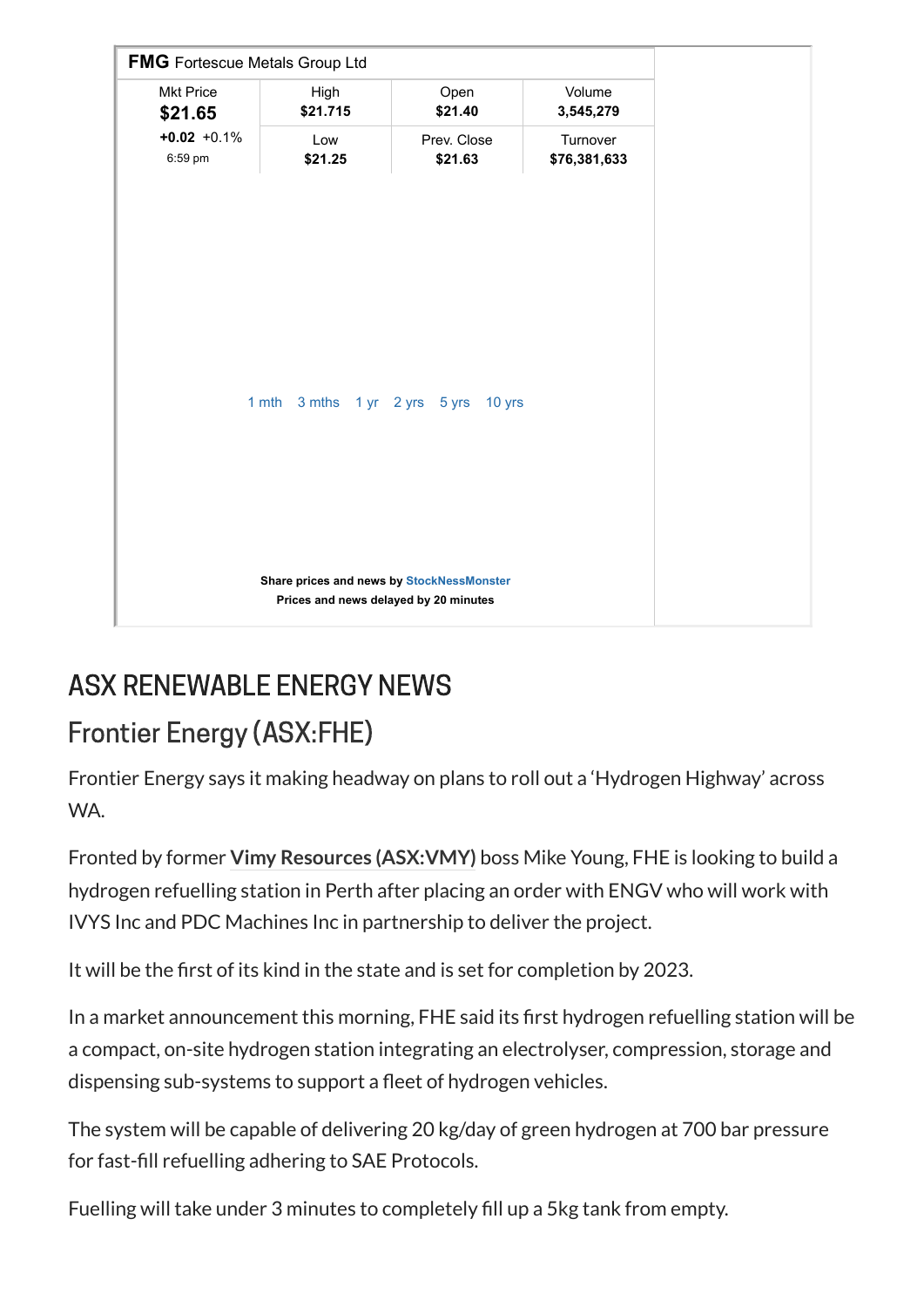

# Frontier Energy (ASX:FHE) share price today

## Evolution Energy Minerals [\(ASX:EV1\)](https://stockhead.com.au/company/evolution-energy-minerals-ev1/)

EV1 has signed a strategically significant memorandum of understanding (MOU) with Chinese graphite products specialist Yichang Xincheng Graphite Co Ltd for coarse flake offtake and downstream value-addition into high-value products.

YXGC is the leading global producer of high value expandable graphite and graphite foil for the electronics industry, with their products including graphite foil used in mobile phones, tablets and TV screens and they are presently leading the production of graphite foil currently being used in the production of green hydrogen.

For Evolution, the MOU is a platform from which the company can advance its coarse flake dual focus graphite strategy – initially selling flake graphite concentrate from the Chilalo Graphite Project in Tanzania directly to YXGC and establishing a value-accretive downstream manufacturing facility in Europe.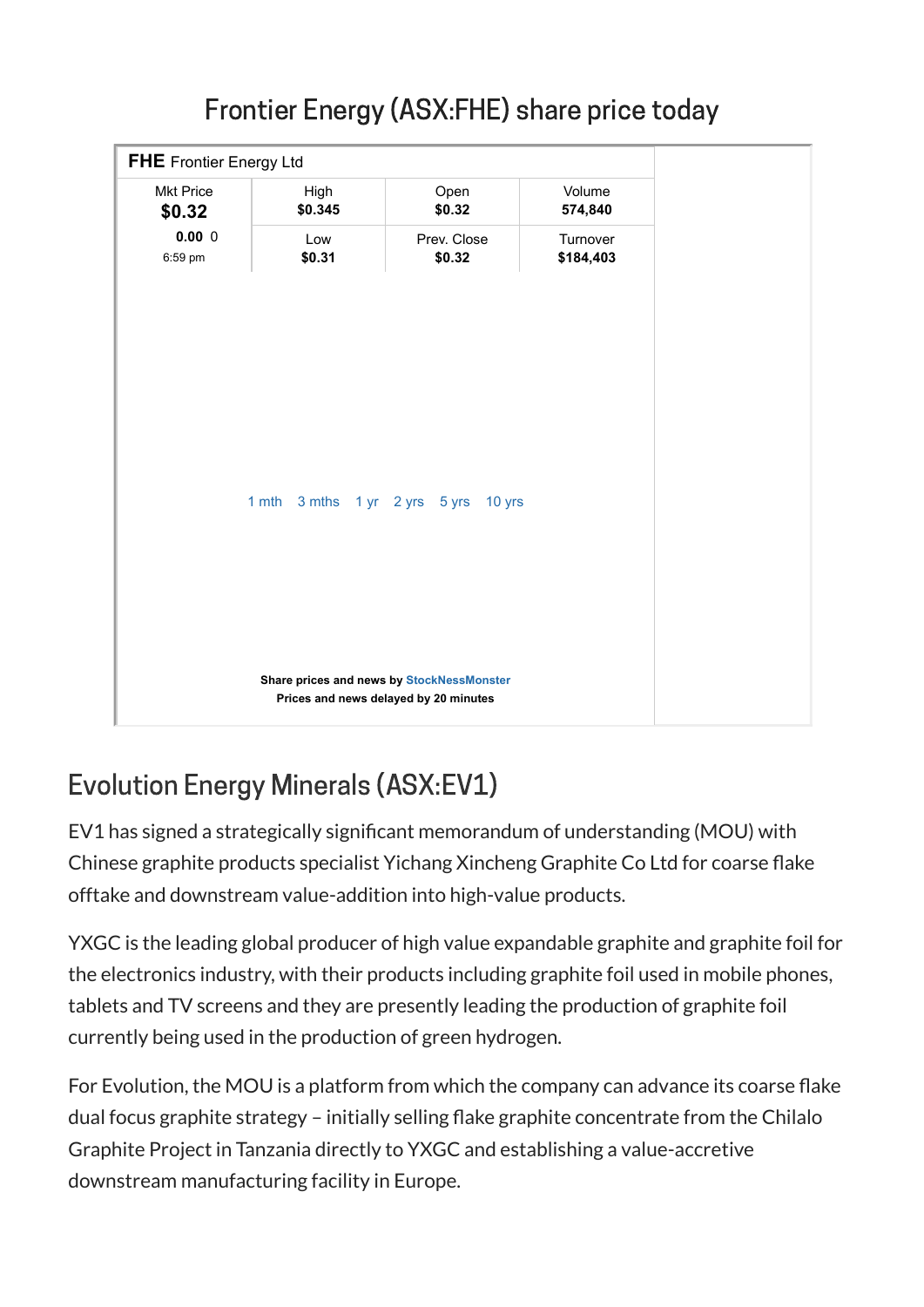Evolution managing director Phil Hoskins said what really excites the company is this second phase, advancing Evolution's uniqute strategy to target a diverse set of downstream products.

"The company will set out the planned production and target comments upon commencement of a feasibility study and the finalisation of the JV agreement," he said.

### Evolution Energy Minerals (ASX:EV1) share price today

| <b>EV1</b> Evolution Energy Minerals Ltd                                           |                 |                        |                       |
|------------------------------------------------------------------------------------|-----------------|------------------------|-----------------------|
| <b>Mkt Price</b><br>\$0.545                                                        | High<br>\$0.565 | Open<br>\$0.54         | Volume<br>967,714     |
| $+0.03 +5.8%$<br>6:59 pm                                                           | Low<br>\$0.53   | Prev. Close<br>\$0.515 | Turnover<br>\$532,999 |
|                                                                                    |                 |                        |                       |
|                                                                                    |                 |                        |                       |
| 1 mth<br>3 mths 1 yr 2 yrs 5 yrs 10 yrs                                            |                 |                        |                       |
|                                                                                    |                 |                        |                       |
|                                                                                    |                 |                        |                       |
| Share prices and news by StockNessMonster<br>Prices and news delayed by 20 minutes |                 |                        |                       |

- Subscribe to our **daily [newsletter](https://stockhead.com.au/subscription/)**
- Join our small cap **[Facebook](https://www.facebook.com/groups/Stockhead/) group**
- Follow us on **[Facebook](https://www.facebook.com/StockheadAU)** or **[Twitter](https://twitter.com/StockheadAU)**

#### **READ MORE**

**[GRAPHITE](https://stockhead.com.au/topic/graphite/) [RENEWABLE](https://stockhead.com.au/topic/renewable-energy/) ENERGY [RENEWABLE](https://stockhead.com.au/topic/renewable-energy-stocks/) ENERGY STOCKS**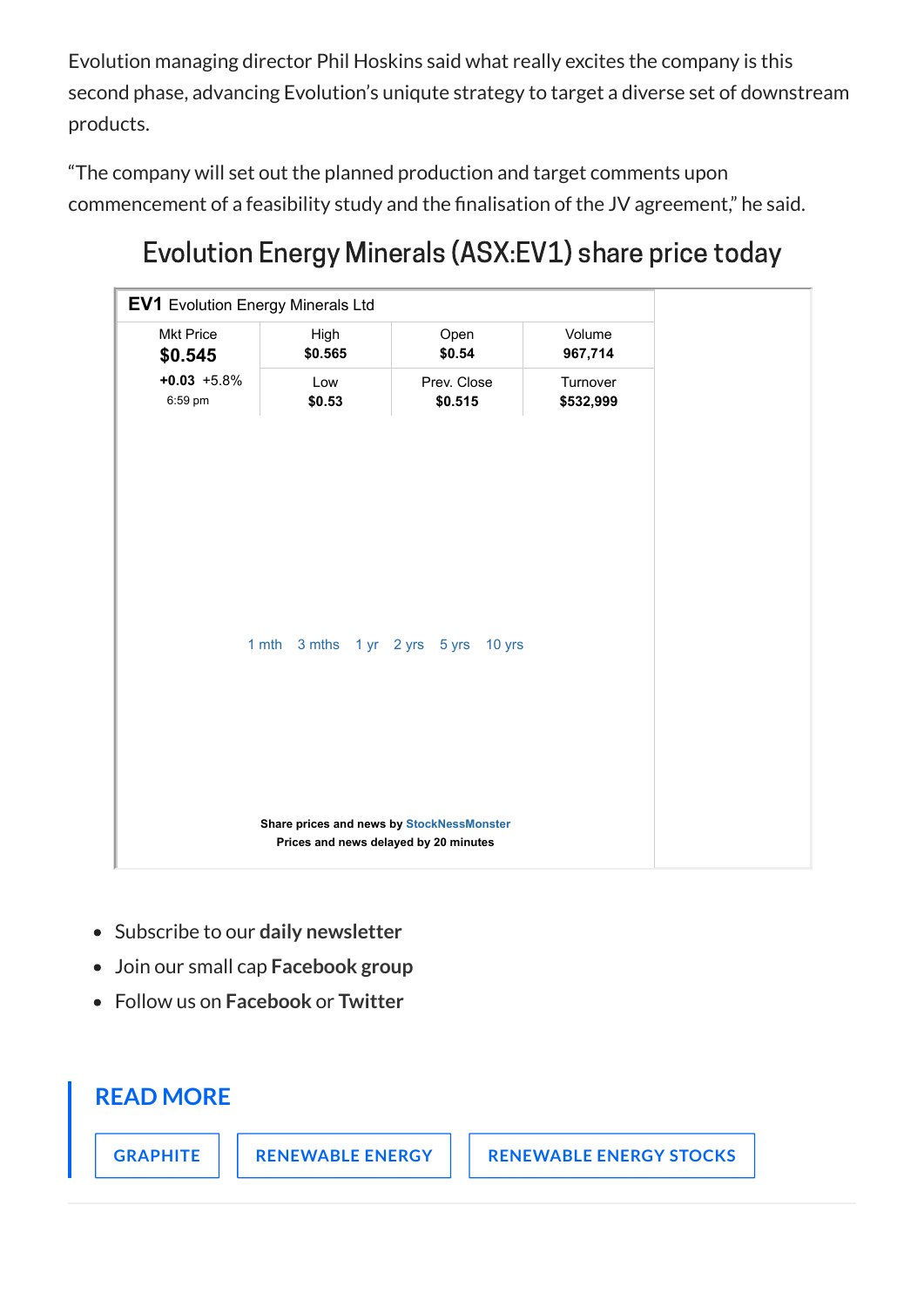### **Featured Companies**

**ASX: FHE** [Frontier](https://stockhead.com.au/company/frontier-energy-fhe/) Energy

**ASX: EV1** [Evolution](https://stockhead.com.au/company/evolution-energy-minerals-ev1/) Energy Minerals

**ASX: FMG** [Fortescue](https://stockhead.com.au/company/fortescue-metals-group-fmg/) Metals Group

### You might be interested in



ASX [Renewable](https://stockhead.com.au/energy/asx-renewable-energy-stocks-greens-climate-policy-matches-urgency-of-climate-crisis/) Energy Stocks: Greens' climate policy matches urgency of climate crisis

April 29, 2022 | **Jessica [Cummins](https://stockhead.com.au/author/jessica-cummins/)**

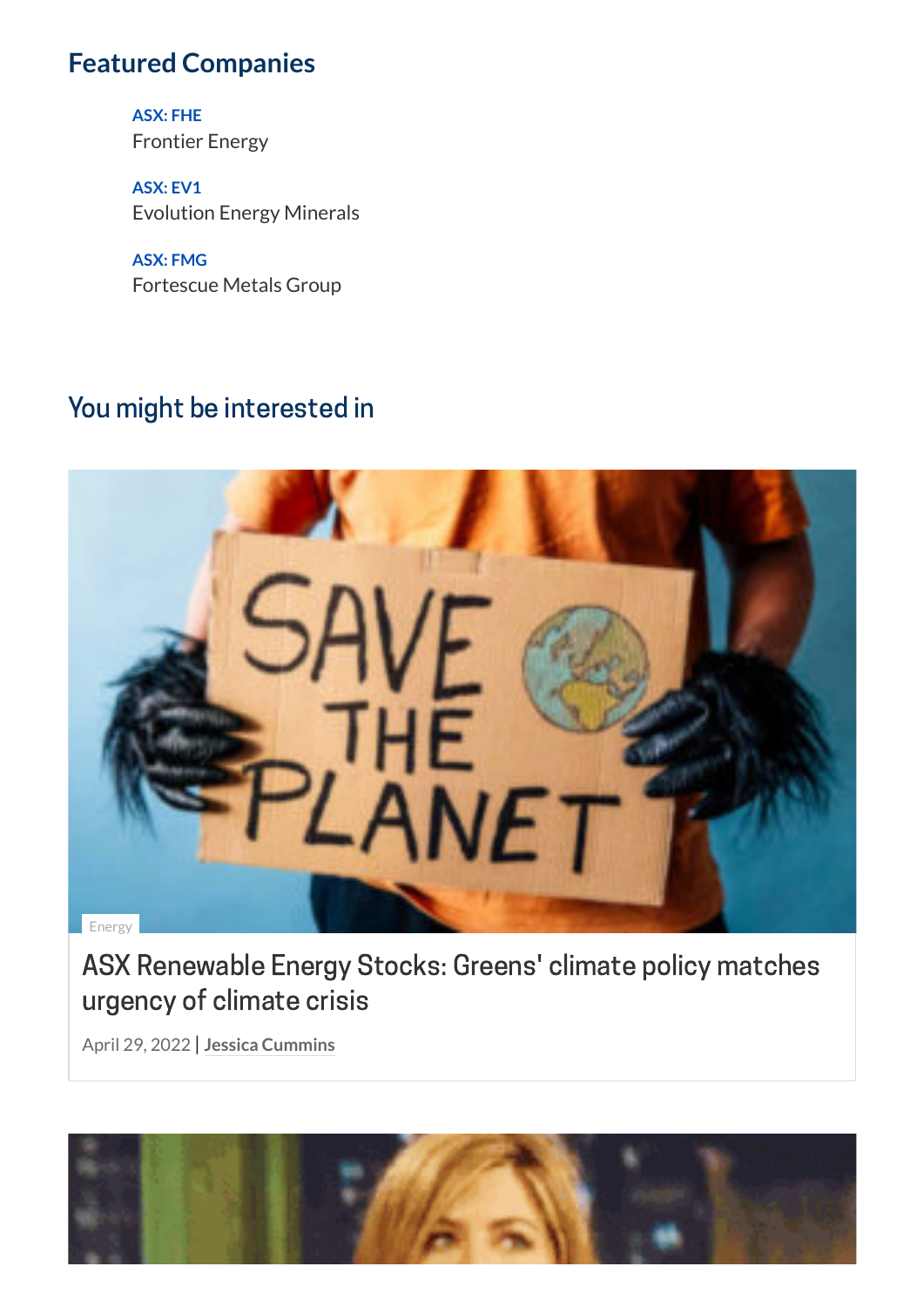

### ASX [Renewable](https://stockhead.com.au/energy/asx-renewable-energy-stocks-vulcan-executes-agreement-to-supply-renewable-zero-carbon-heat/) Energy Stocks: Vulcan signs 20-year deal to supply renewable, zero carbon heat

April 7, 2022 | **Jessica [Cummins](https://stockhead.com.au/author/jessica-cummins/)**



### Emission Control: [Renewable](https://stockhead.com.au/energy/emission-control-renewable-energy-gets-a-nothing-burger-under-federal-budget-2022/) energy gets... a nothing burger under Federal Budget 2022

April 1, 2022 | **Jessica [Cummins](https://stockhead.com.au/author/jessica-cummins/)**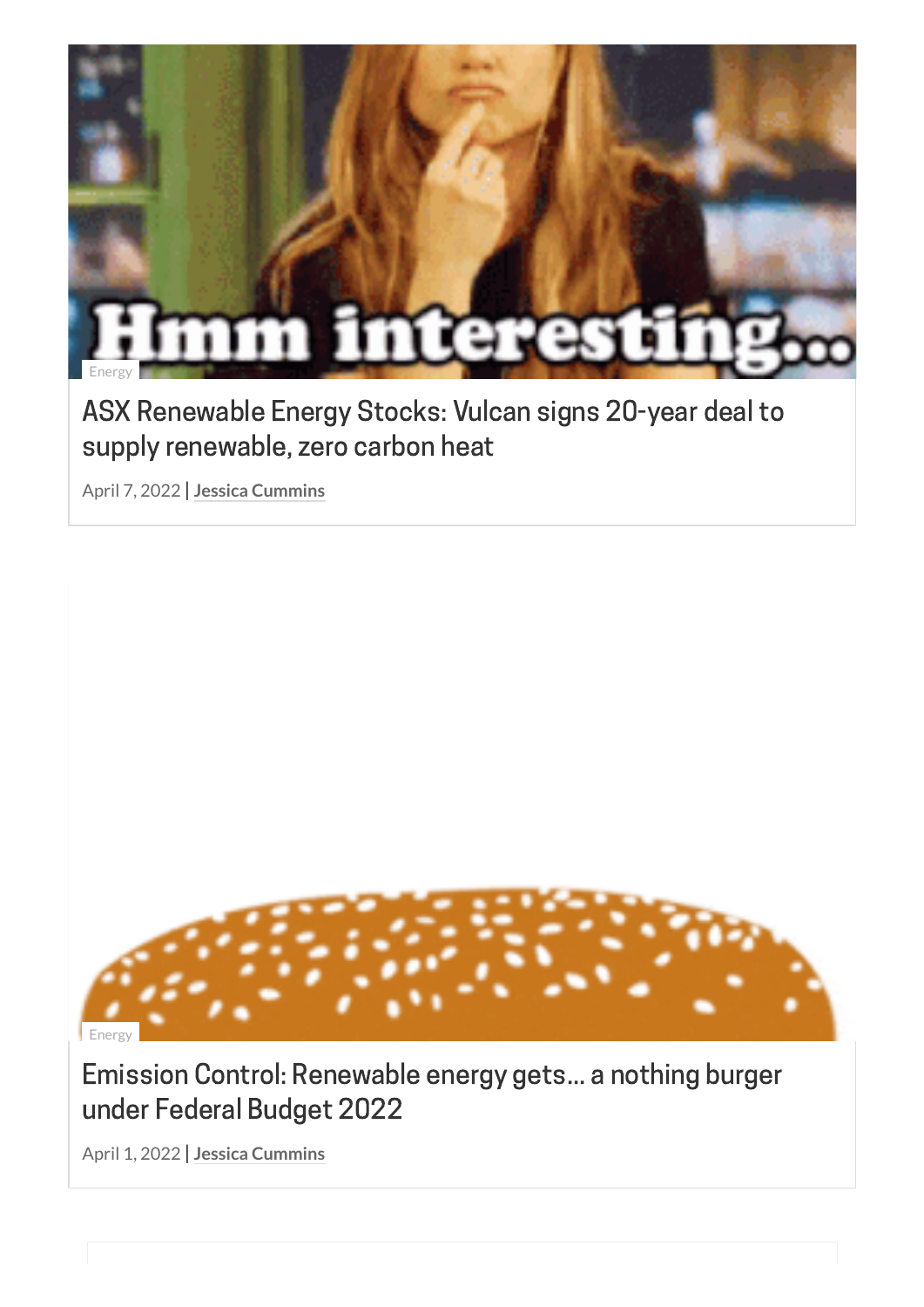ADVERTISMENT

### **Featured Articles**

Get the latest stock news and insights straight to your inbox.

Name

Email

It's free. Unsubscribe whenever your want.

**SUBSCRIBE**

Read our [privacy](https://stockhead.com.au/privacy-policy) policy

### **Editor's Picks**



Selloff in ASX gold stocks 'a buying [opportunity',](https://stockhead.com.au/experts/selloff-in-asx-gold-stocks-presents-a-buying-opportunity-these-experts-say-here-are-5-stocks-on-the-radar/) these experts say. Here are 5 stocks on the radar



[Confessions](https://stockhead.com.au/news/confessions-of-a-day-trader-whats-the-inflation-mystery-bag-got-in-store/) of a Day Trader: What's the inflation mystery bag got in store?

From lemonade to Li-ion [and beyond -](https://stockhead.com.au/resources/from-lemonade-to-li-ion-and-beyond-where-to-next-for-lithium/) where to next for lithium?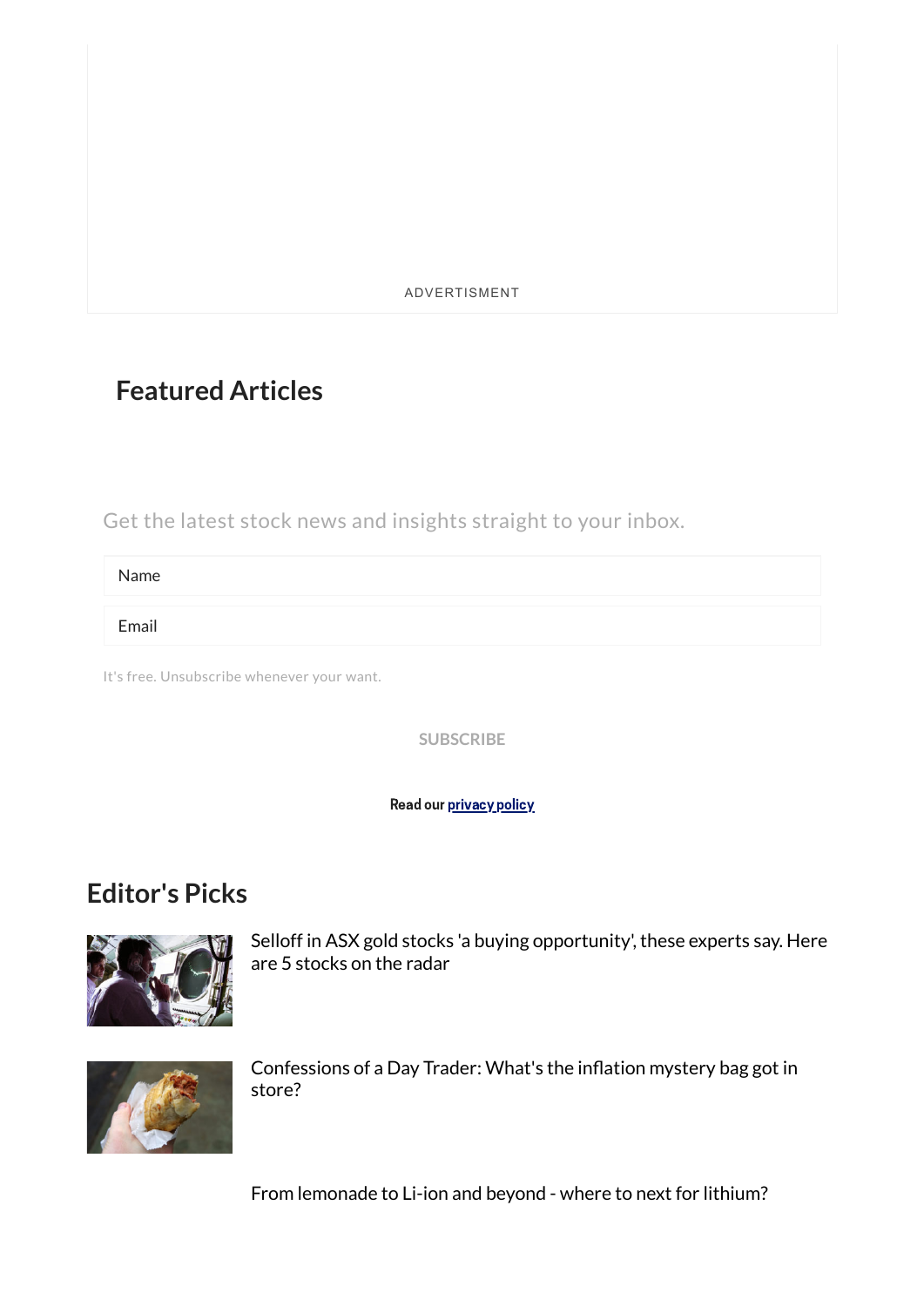

GOT GAS: Why concerns about Australian gas prices are [overcooked](https://stockhead.com.au/resources/from-lemonade-to-li-ion-and-beyond-where-to-next-for-lithium/)



The Ethical Investor: Here's the multibillion ESG sector that will boom, according to [Environmental](https://stockhead.com.au/news/the-ethical-investor-heres-the-multibillion-esg-sector-that-will-boom-according-to-environmental-groups-jason-dixon/) Group's Jason Dixon

[ABOUT](https://stockhead.com.au/about-us) US

MEET THE [TEAM](https://stockhead.com.au/meet-the-stockheads)

**[STOCKS](https://stockhead.com.au/stocks)** 

[CONTACT](https://stockhead.com.au/contact-us) US

[ADVERTISE](https://stockhead.com.au/advertise-with-us)